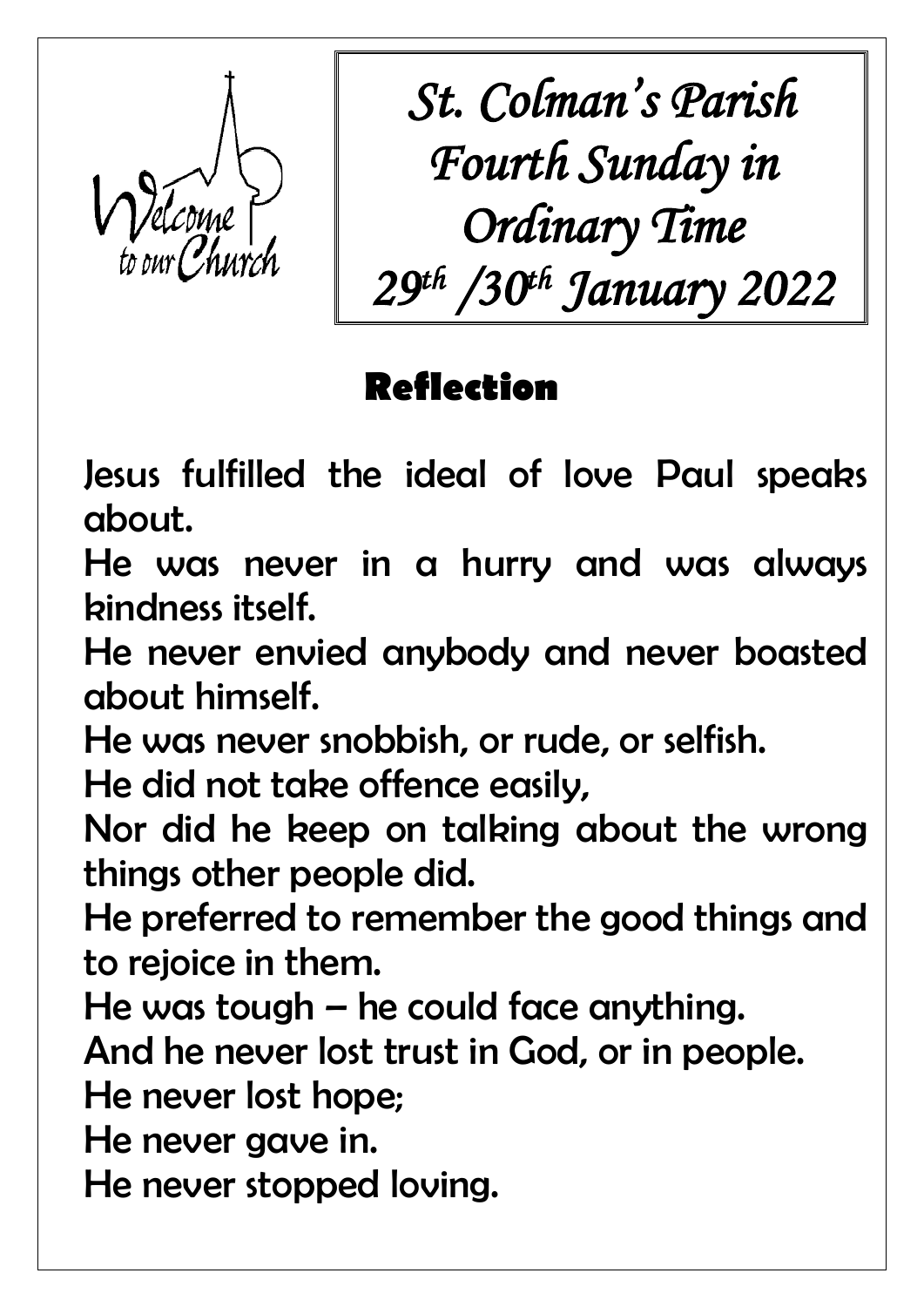| Fr. Danny Broderick (087) 9061255<br><b>Parish Residence: 18 Ballyoughtragh Heights, Milltown</b><br><b>Rev. Conor Bradley (087) 3664057</b><br><b>Parish Office: Tues. &amp; Thurs 9:30-12:30 066-9767312</b><br>Email: milltown@dioceseofkerry.ie<br>Website: www.milltownlistryparish.com<br>Safeguarding Children: Contact No (087) 6362780<br><b>Recent Death: Please pray for:</b> |          |              |                                                                           |  |  |
|------------------------------------------------------------------------------------------------------------------------------------------------------------------------------------------------------------------------------------------------------------------------------------------------------------------------------------------------------------------------------------------|----------|--------------|---------------------------------------------------------------------------|--|--|
| <b>Padraig Clifford, An Tuairín Lin, Milltown</b><br><b>Mark Thompson, Manchester</b>                                                                                                                                                                                                                                                                                                    |          |              |                                                                           |  |  |
| <b>Adoration of the Blessed Sacrament takes place every</b><br>Wednesday in Milltown Church from 4:00p.m. -7:00p.m.<br><b>Masses &amp; Intentions</b>                                                                                                                                                                                                                                    |          |              |                                                                           |  |  |
|                                                                                                                                                                                                                                                                                                                                                                                          |          |              |                                                                           |  |  |
| Mon. Jan $31st$                                                                                                                                                                                                                                                                                                                                                                          |          |              | No Mass                                                                   |  |  |
| Tues. Feb. 1 <sup>st</sup>                                                                                                                                                                                                                                                                                                                                                               | Listry   | 7:00 p.m.    | <b>Feast of St. Brigid</b><br>Mary Doyle<br>Culleeneymore                 |  |  |
| Wednes Feb. $2nd$                                                                                                                                                                                                                                                                                                                                                                        | Milltown | $10:00$ a.m. | Remembrance Mass<br>Mark Thompson, Manchester                             |  |  |
| Thurs Feb. 3rd                                                                                                                                                                                                                                                                                                                                                                           |          |              | No Mass                                                                   |  |  |
| Fri. Feb. 4 <sup>th</sup>                                                                                                                                                                                                                                                                                                                                                                | Milltown | $7:00$ p.m.  |                                                                           |  |  |
| Sat. Feb. 5 <sup>th</sup>                                                                                                                                                                                                                                                                                                                                                                | Listry   | 11:00 a.m.   | Dan O' Callaghan, - 1st Anniversary<br>Lahard                             |  |  |
|                                                                                                                                                                                                                                                                                                                                                                                          | Listry   | $6:00$ p.m.  | Sheila Tangney- 30 <sup>th</sup> Anniversary<br>Listry Cross/Knocknagowna |  |  |
| Sun. Feb. $6th$                                                                                                                                                                                                                                                                                                                                                                          | Milltown | $11:15$ a.m. | <b>Private Intention</b>                                                  |  |  |

#### **Eucharistic Ministers**

| Listry Saturday Feb. 5th<br>Milltown Sunday Feb. 6th | <b>Marie Donnelly</b><br><b>Betty Moriarty</b> |  |  |  |  |
|------------------------------------------------------|------------------------------------------------|--|--|--|--|
| <b>Readers</b>                                       |                                                |  |  |  |  |
| Listry Saturday Feb. 5th                             | Elizabeth Griffin                              |  |  |  |  |
| Milltown Sunday Feb. 6th                             | Majella O' Sullivan                            |  |  |  |  |

*Readings can be collected in advance from the Sacristy after any Mass.*

Mass is broadcast on 106fm, and all Weekend Masses will be streamed online via [www.milltownlistryparish.com](http://www.milltownlistryparish.com/) or churchmediatv.ie. The webcam in Milltown and Listry church captures images of individuals who sit in the first two seats of the church. Please sit in another part of the Church if you do not wish your image to be broadcast in this way.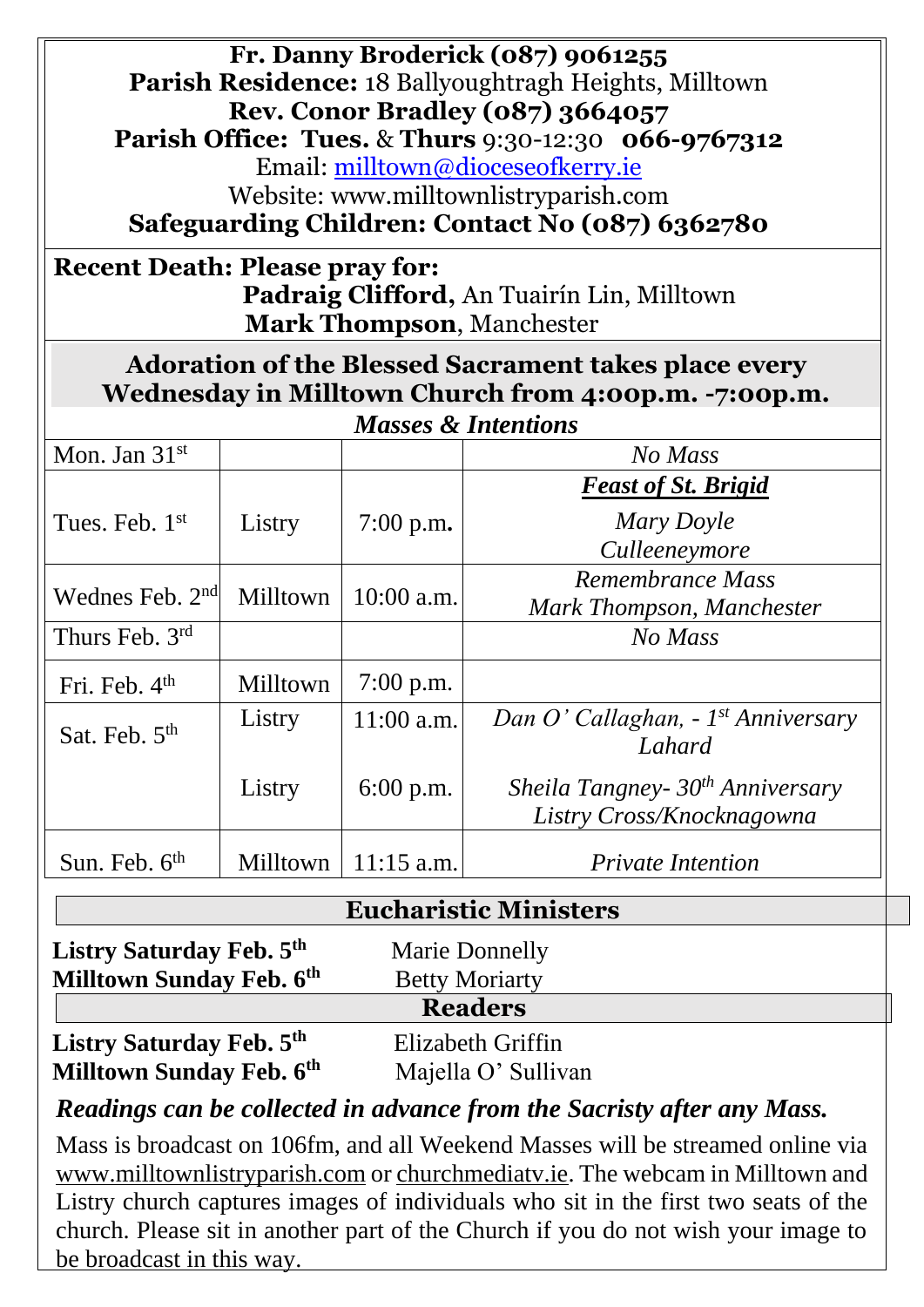**Second Collection:** will be taken up at all Masses w/e  $5<sup>th</sup>/6<sup>th</sup>$  Feb

Lourdes Helpers

**First Friday Communion Calls:** will take place on Friday 4<sup>th</sup> February. If you have a family member or neighbour who wishes to receive Holy Communion each month in their home, please contact Fr. Danny, (087) 9061255 Rev. Conor (087) 3664057 or the parish office (066) 97 67312.

**First Friday Confessions** are available after 7:00p.m. Mass in Milltown Church on Friday 4<sup>th</sup> February.

**Feast of St. Blaise:** on Thursday February 3rd. The Blessing of throats will take place this weekend 29<sup>th</sup> /30<sup>th</sup> Jan after each Mass.

**Interested in joining a free course on Zoom?** The Wild Goose Series by Fr. Dave Pivonka, shot in various locations from Niagara Falls to the California desert, will help you experience a deeper relationship with the Person of the Holy Spirit. We will watch a 30-minute video followed by short prayer and discussion. This 10-week course will commence on Tuesday 1st February at 7.30pm. To register, please email Francis and Bernie at [hisharvestkerry@gmail.com.](mailto:hisharvestkerry@gmail.com)

**2022 All Ireland Eucharistic Conference:** takes place on Saturday 5th February at 2pm live on Radio Maria Ireland. Speakers include Fr. John Mockler, Servant Sister of the Home of the Mother, Antoinette Moynihan and Fr. Morty O'Shea.

**ACCORD In-person & Online Couple & Relationships Counselling:** ACCORD works with couples and individuals to resolve difficulties that arise in marriages and relationships. email: onlinecounselling@accord.ie ACCORD Marriage Preparation Courses Visit accord.ie for information and to book your course

**Parenting Plus Healthy Families Programme -** An 8-week parenting programme for all parents of young children 1-12 years. The focus is on children's health and wellbeing, empowering parents to manage challenging behaviour, increased family connection, establishing routines and self-care. 6.30- 8.30pm from 15th Feb- 5th April (online via Zoom) Call 066- 9767833 or text Colette 087-6953023 or Helen 087-3694169.